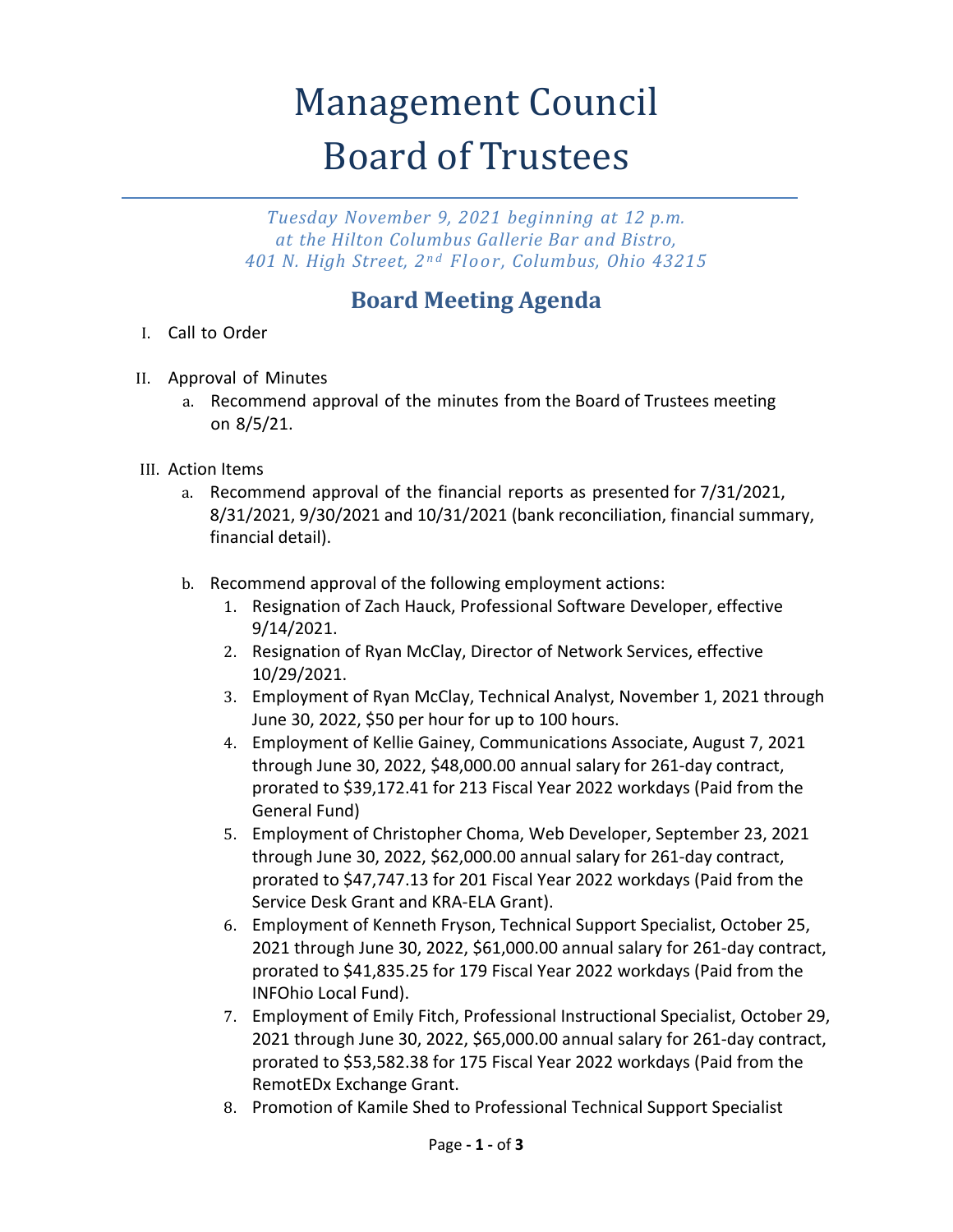effective January 1, 2022, \$65,500 annual salary.

- 9. Jill Jones, PEBT Call Center Project Manager, July 1, 2021 through June 30, 2022 – \$10,000 Supplemental Contract – (Paid from PEBT Call Center Project Funds).
- 10. Casey Bevilockway, PEBT Call Center Project Manager, July 1, 2021 through June 30, 2021 – \$10,000 Supplemental Contract – (Paid from PEBT Call Center Project Funds).
- 11. Chad Carson, Data Center Operations Manager, November 1, 2021 through June 30, 2022 – \$10,000 Supplemental Contract – (Paid from the RemotEDx Exchange Fund).
- 12. Greg Buddelmeyer, Chief Financial Officer, to be rehired following retirement on 12/31/2021. To be re-employed January 1, 2022 through June 30, 2024; \$112,993 annual salary for 261 work days (Paid from the General Fund).
- c. Recommend accepting an increase in the RemotEDx Exchange Grant (507-9111) from The Ohio Department of Education in the amount of \$300,000 and appropriating this amount as follows:

| Salaries:                  | \$60,000  |
|----------------------------|-----------|
| <b>Fringe Benefits:</b>    | \$10,000  |
| <b>Purchased Services:</b> | \$225,000 |
| Supplies:                  | \$5,000   |

d. Recommend accepting a decrease in Connectivity Champions Grant (507-9125) from The Ohio Department of Education in the amount of \$300,000 and reducing appropriations as follows:

Purchased Services: (\$300,000)

- e. Recommend accepting the FY 22 EMIS Alliance Support Grant (432-9028) from The Ohio Department of Education in the amount of \$105,000 and appropriating this amount as Purchased Services.
- f. Recommend approval of a Memorandum of Understanding with the Ohio Department of Education in the amount of \$952,500 for FY 22 Roster Verification Program Services and appropriating this amount as Purchased Services in the following fund:

499-9029: \$952,500

- IV. CEO Report Geoff Andrews
	- a. Dashboard for Plan
	- b. All staff November 11 meeting
	- c. Professional development for ITC leaders OSLI model
	- d. Community collaboration for Broadband
	- e. 100 GB Upgrade
	- f. ODJFS Pandemic-EBT program
	- g. Request regarding Student Information Systems
	- h. Redesign Progress in wave 8